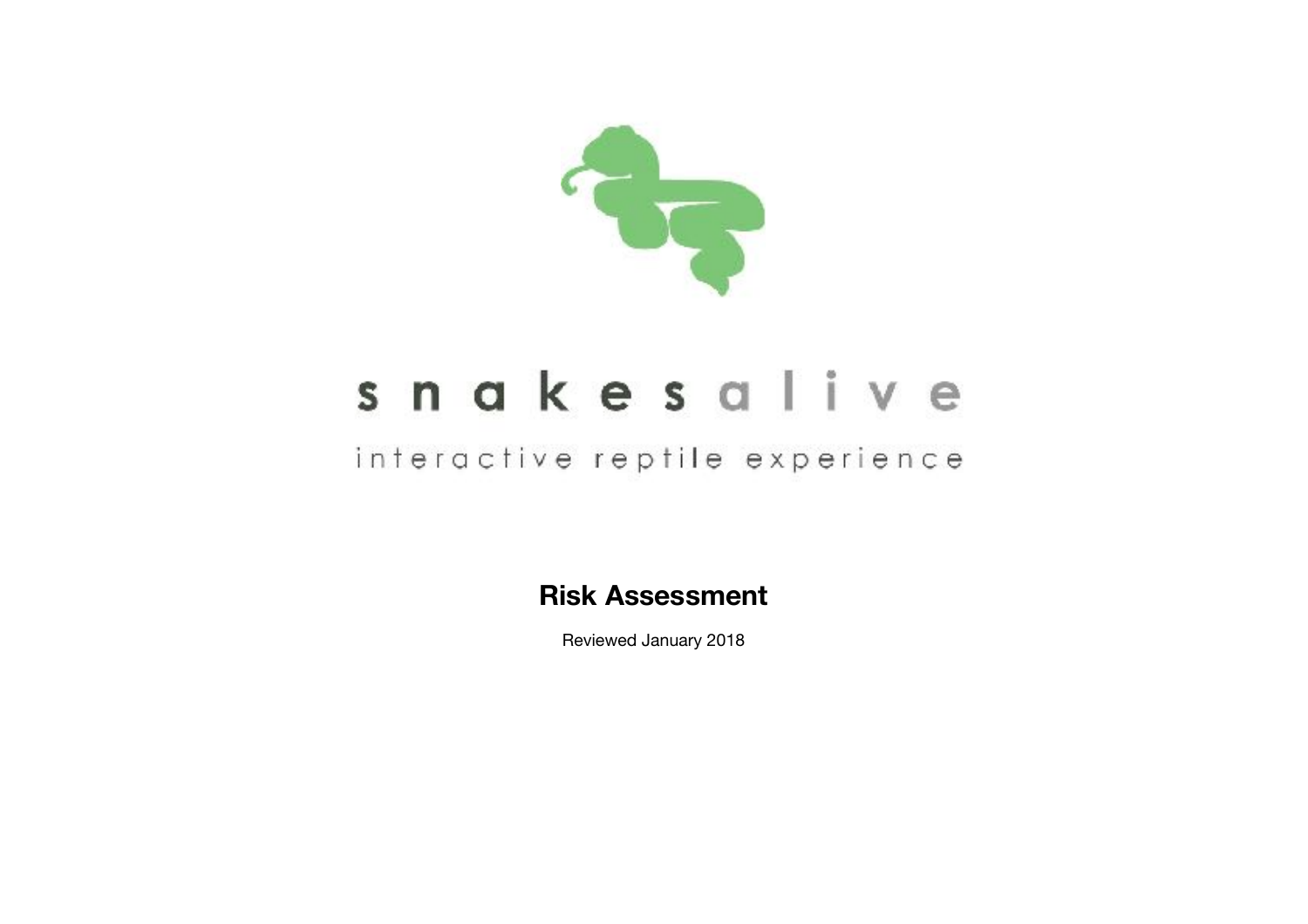We (snakes alive limited) can confirm that we have read through and reviewed the Risks associated with the key areas of business to the general public and outlined these below.

We can confirm that all staff ("Keepers") are aware of the Risks and their responsibilities to reduce these and these are clearly highlighted in the office manual.

By taking part with snakes alive ltd. You ("Participants" or "Guests") are agreeing to your responsibilities, outlined below, to reduce the risks to other people and animals.

You are aware that the term "Participants" and/or "Guests" does not include children under the age of 18 years old and that as such they remain the responsibility of a parent/carer who is over 18 years old to ensure their safety and adhere to the Risk Assessment below at all times.

signed

**snakes alive team**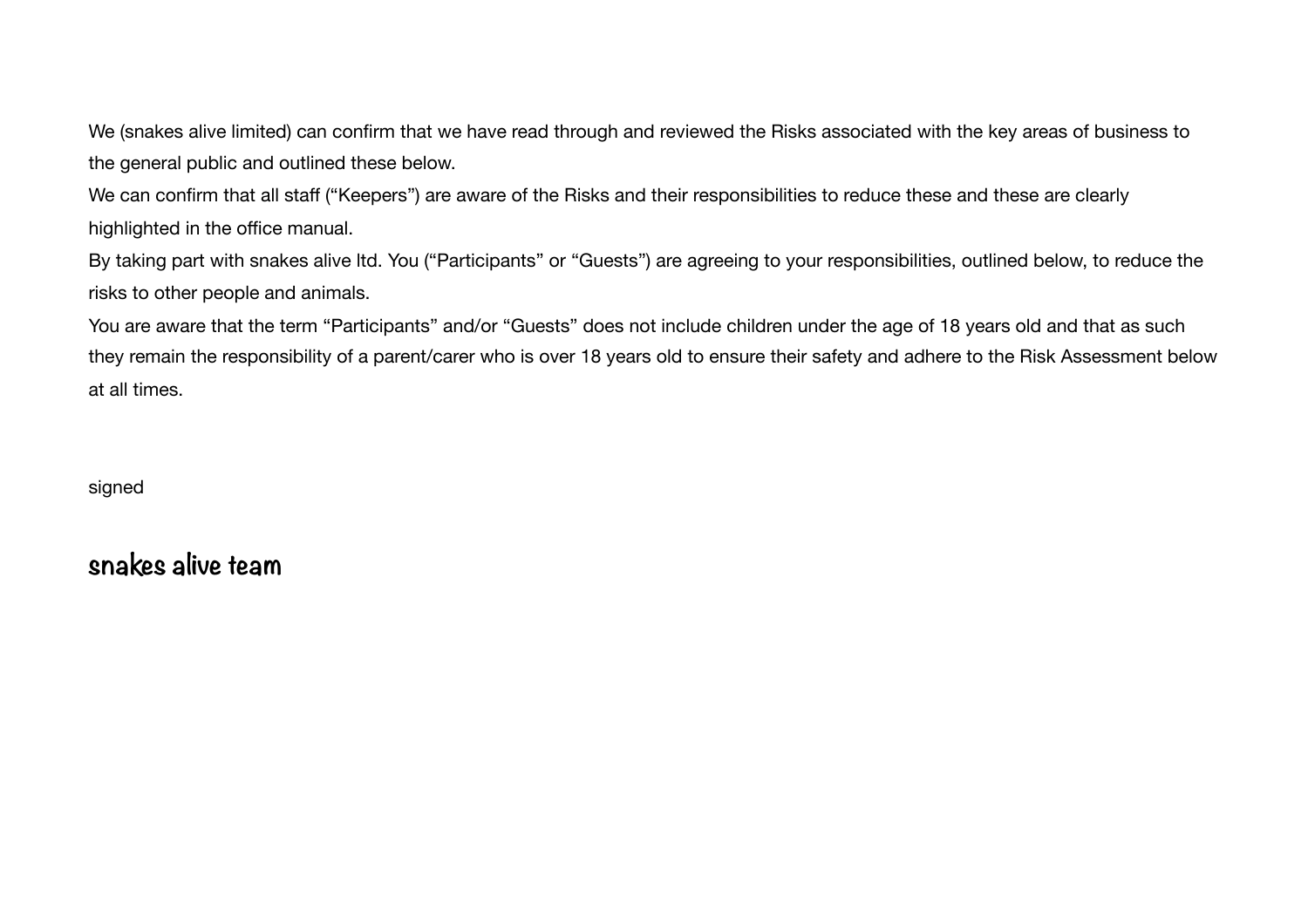| <b>Potential hazard</b>                               | People at risk                                                                              | <b>Control</b><br>measures                                                                                                                                               | <b>Preventative</b><br>measures                                                                                                                                                                   | <b>Responsibilities</b>                                                                                                                                                                                                                                                                                                                                            | <b>Action to be</b><br>taken                                                                                                                                                                                                                                                                                   | <b>Notes</b>                                                                                                                                                                                                                                                                                                                |
|-------------------------------------------------------|---------------------------------------------------------------------------------------------|--------------------------------------------------------------------------------------------------------------------------------------------------------------------------|---------------------------------------------------------------------------------------------------------------------------------------------------------------------------------------------------|--------------------------------------------------------------------------------------------------------------------------------------------------------------------------------------------------------------------------------------------------------------------------------------------------------------------------------------------------------------------|----------------------------------------------------------------------------------------------------------------------------------------------------------------------------------------------------------------------------------------------------------------------------------------------------------------|-----------------------------------------------------------------------------------------------------------------------------------------------------------------------------------------------------------------------------------------------------------------------------------------------------------------------------|
| <b>Bites and</b><br>scratches                         | Participants and<br>keepers that<br>handle the animals,<br>they do so at their<br>own risk. | Participant<br>receives close<br>supervision from<br>the keeper who will<br>provide verbal<br>instructions to<br>guide the person.                                       | Only use animals<br>that are considered<br>appropriate for the<br>participant and<br>event, considering<br>crowds and ages.                                                                       | The keeper to be<br>vigilant and<br>engaged with the<br>participant and<br>make appropriate<br>decisions to<br>safeguard people<br>and animals.<br>Participants should<br>follow the advice of<br>the keeper and be<br>respectful of the<br>animals.                                                                                                               | A First Aid kit<br>should be available<br>for use and<br>incidents should<br>be logged in the<br>Accident record<br>book.<br>A Duty First Aider<br>may be called<br>upon if required.                                                                                                                          | <b>Bites and</b><br>scratches would<br>be deemed<br>superficial and<br>should not require<br>medical attention.<br>No animals are<br>venomous.                                                                                                                                                                              |
| Allergens - from<br>fine animal hair or<br>secretions | Anyone that<br>handles the<br>animals with<br>allergies or<br>sensitive skin.               | Participants should<br>be aware that they<br>handle animals at<br>their own risk.<br>Keepers should be<br>notified in advance<br>of any know<br>allergies to<br>animals. | Latex gloves can<br>be uses to<br>minimise contact<br>with potentially<br>irritable secretions.<br>Handwashing<br>should be<br>encouraged and<br>facilities either<br>provided or<br>pointed out. | Participants, or<br>their parents/<br>carers over the age<br>of 18, are<br>responsible for<br>making sure they<br>notify keepers of<br>any potential risk<br>or allergies and<br>making sure they<br>thoroughly wash<br>their hands after<br>contact.<br>Keepers should<br>remind participants<br>about hand<br>washing and<br>display signs<br>where appropriate. | If an allergic<br>reactions occurs<br>then it is advised<br>that the skin<br>effected if<br>thoroughly rinsed<br>with clean water<br>and appropriate<br>medical action is<br>sought.<br>Keepers should be<br>aware if a First<br>Aider is on hand<br>but it is not their<br>responsibility to<br>perform this. | We only anticipate<br>mild irritation<br>caused from the<br>fine hair of<br>tarantulas on skin.<br>This risk may<br>become greater if<br>the hairs enter the<br>eyes.<br>Secretions from<br>other invertebrates<br>or amphibians may<br>cause some mild<br>irritation but no<br>animals are<br>deemed harmful to<br>humans. |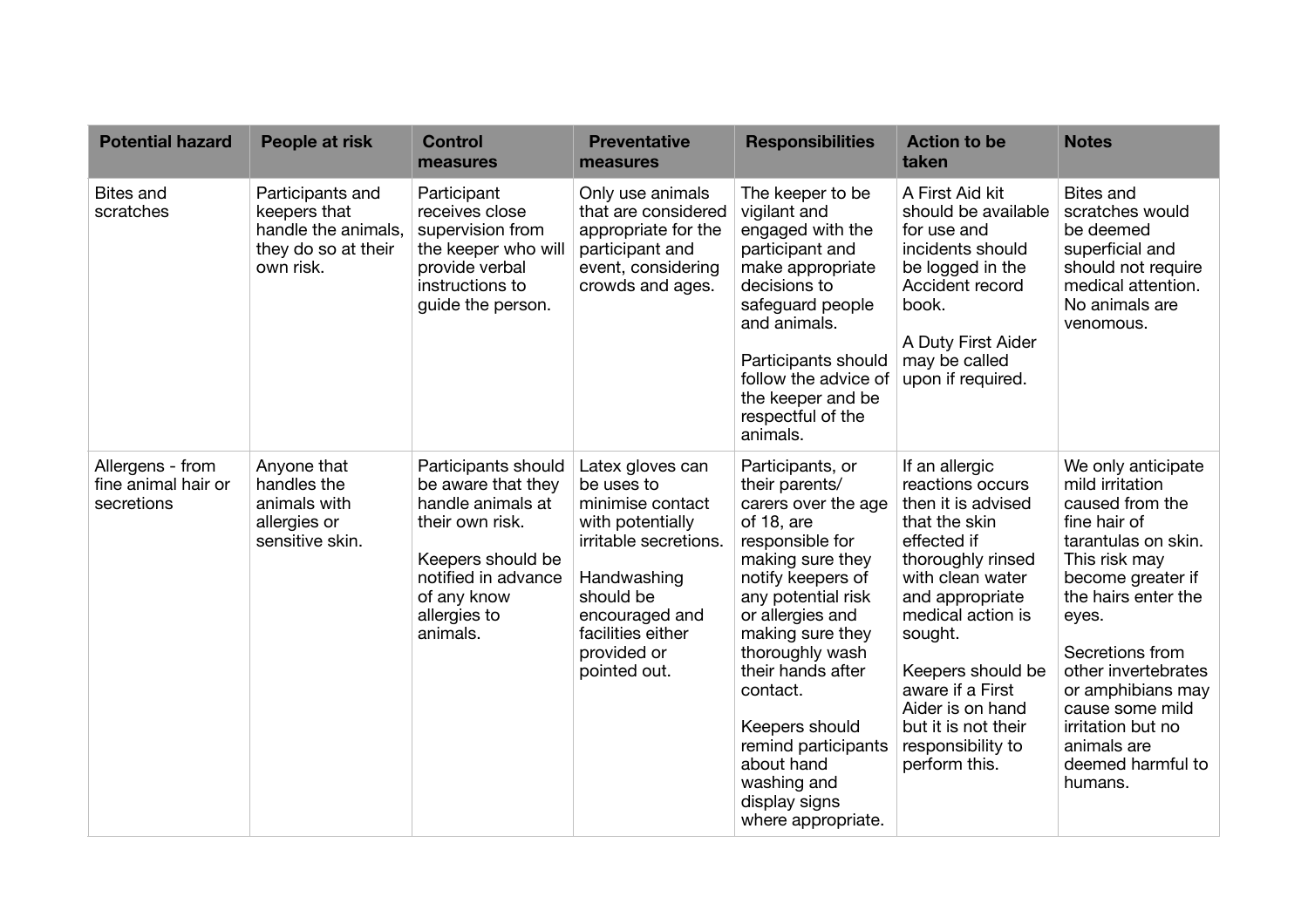| <b>Potential hazard</b>                                                             | People at risk                                                             | <b>Control</b><br>measures                                                                                                                                                                                                                                                                                   | <b>Preventative</b><br>measures                                                                                                                                                                                                           | <b>Responsibilities</b>                                                                                                                                                                                                                                                                                                       | <b>Action to be</b><br>taken                                                                                                                                                                                                                                                                                   | <b>Notes</b> |
|-------------------------------------------------------------------------------------|----------------------------------------------------------------------------|--------------------------------------------------------------------------------------------------------------------------------------------------------------------------------------------------------------------------------------------------------------------------------------------------------------|-------------------------------------------------------------------------------------------------------------------------------------------------------------------------------------------------------------------------------------------|-------------------------------------------------------------------------------------------------------------------------------------------------------------------------------------------------------------------------------------------------------------------------------------------------------------------------------|----------------------------------------------------------------------------------------------------------------------------------------------------------------------------------------------------------------------------------------------------------------------------------------------------------------|--------------|
| Allergens - Latex<br>gloves                                                         | Anyone with a<br>latex allergy may<br>be at risk.                          | Keepers should be<br>notified in advance<br>of any know<br>allergies to latex.                                                                                                                                                                                                                               | Latex-free gloves<br>should be available<br>upon request, if<br>notified in<br>advance.                                                                                                                                                   | Participants, or<br>their parents/<br>carers over the age<br>of 18, are<br>responsible for<br>making sure they<br>notify keepers of<br>any potential risk<br>or allergies and<br>making sure they<br>thoroughly wash<br>their hands after<br>contact.<br>Keepers should<br>inform participants<br>if gloves contain<br>latex. | If an allergic<br>reactions occurs<br>then it is advised<br>that the skin<br>effected if<br>thoroughly rinsed<br>with clean water<br>and appropriate<br>medical action is<br>sought.<br>Keepers should be<br>aware if a First<br>Aider is on hand<br>but it is not their<br>responsibility to<br>perform this. |              |
| Anxiety due to<br>phobias<br>(particularly<br>surrounding<br>spiders and<br>snakes) | Anyone with close<br>proximity to the<br>animals with a<br>phobia of them. | Snakes alive<br>should be clearly<br>sign posted in<br>order for people to<br>be aware of our<br>presence.<br>Animals should be<br>kept within close<br>proximity to our<br>designated area so<br>that participants<br>are not caught off<br>guard and may feel<br>safe outside of the<br>snakes alive area. | Keepers will be<br>sensitive to the<br>anxieties of<br>participants and<br>will not force or<br>pressure anyone<br>who chooses to<br>keep their<br>distance.<br>Keepers will not<br>allow participants<br>to cause distress<br>to others. | Keepers will follow<br>the control and<br>preventative<br>measures in place.<br>Participants will<br>also need to be<br>sensitive to other<br>people in the<br>surrounding area.                                                                                                                                              | Make sure animals<br>are supervised at<br>all times.<br>Display signage<br>where possible.<br>Keep animals<br>within a suitable<br>boundary to the<br>designated area.<br>Ask participants<br>that are causing<br>distress to others<br>to leave.                                                              |              |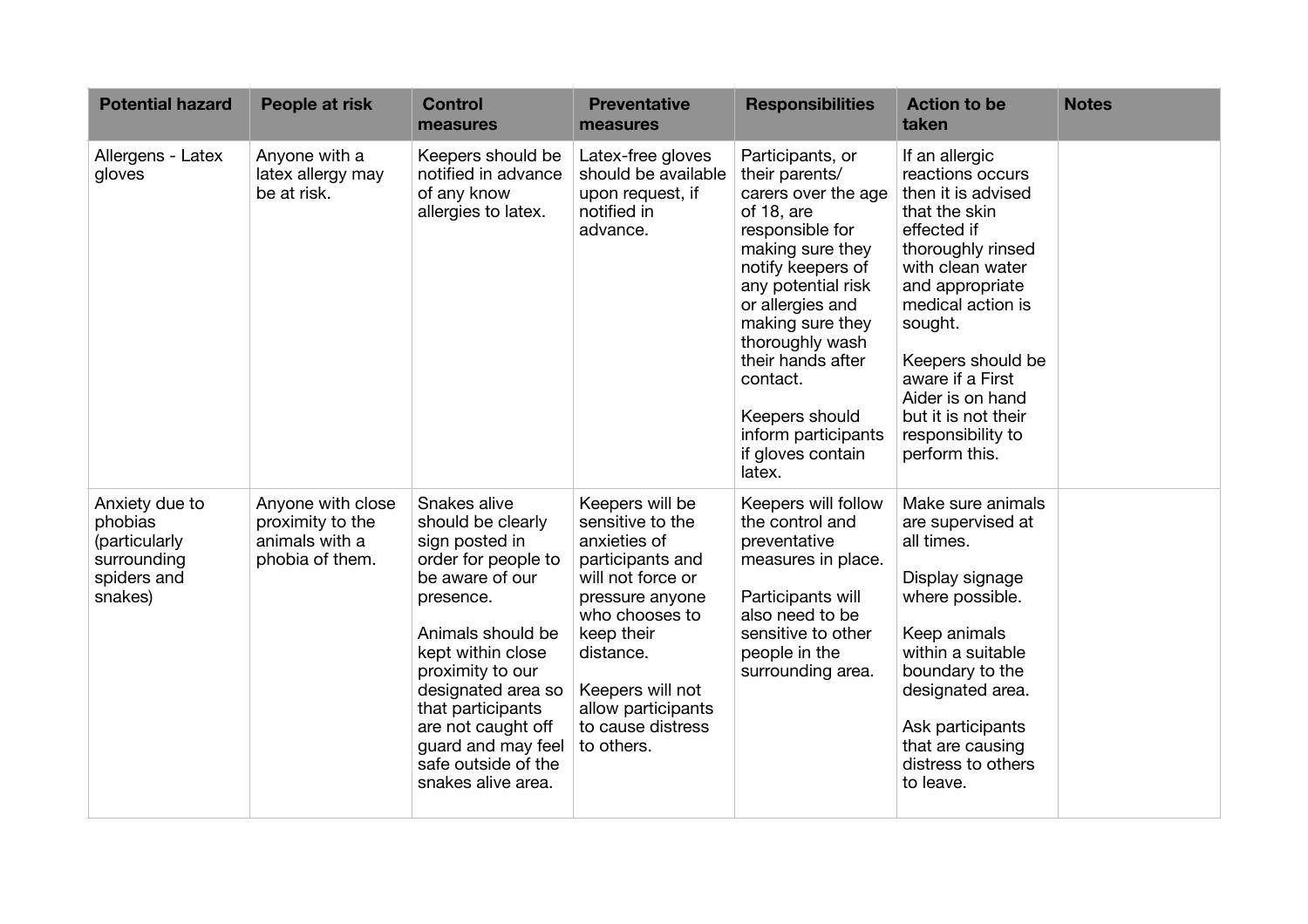| <b>Potential hazard</b> | People at risk                                                                                    | <b>Control measures</b>                                                                                                                                                              | <b>Preventative</b><br>measures                                                                                                                                                                                                                     | <b>Responsibilities</b>                                                                                                                                                                                                                                                                      | <b>Action to be</b><br>taken                                                                                                                                                                                                 | <b>Notes</b>                                                                                                                                                                     |
|-------------------------|---------------------------------------------------------------------------------------------------|--------------------------------------------------------------------------------------------------------------------------------------------------------------------------------------|-----------------------------------------------------------------------------------------------------------------------------------------------------------------------------------------------------------------------------------------------------|----------------------------------------------------------------------------------------------------------------------------------------------------------------------------------------------------------------------------------------------------------------------------------------------|------------------------------------------------------------------------------------------------------------------------------------------------------------------------------------------------------------------------------|----------------------------------------------------------------------------------------------------------------------------------------------------------------------------------|
| Zootonic diseases       | Anyone that<br>handles the<br>animals.                                                            | Handwashing<br>signage should be<br>displayed and<br>verbal instruction<br>should be given.<br>Animals should be<br>periodically<br>checked for<br>whether they carry<br>salmonella. | Keepers should<br>display signage<br>and/or verbally<br>remind participants<br>to thoroughly wash<br>their hands after<br>contact and<br>especially before<br>consuming food.<br>Food should not<br>be consumed with<br>the vicinity of<br>animals. | Keepers are<br>responsible to<br>display signage<br>about hand<br>washing and<br>signposting<br>participants to the<br>nearest facilities.<br>Participants are<br>responsible for<br>washing their<br>hands, except for<br>children who<br>remain the<br>responsibility of<br>their parents. | If illness occurs<br>after handling any<br>of our animals<br>please seek<br>appropriate<br>medical advice.<br>You may wish to<br>advise doctors that<br>in some cases<br>reptiles can carry<br>salmonella.                   | We have not<br>known anyone to<br>have been affected<br>by zootonic<br>diseases.                                                                                                 |
| Escaped animals         | Anyone that suffers<br>from phobias.<br>We deem very little<br>physical injury to<br>most people. | Animals are not to<br>be left unattended<br>and an appropriate<br>number of staff<br>should be<br>available.                                                                         | Enclosures should<br>be fitted with<br>secure fastenings.                                                                                                                                                                                           | It is the<br>responsibility of the<br>keeper to ensure<br>the security of<br>enclosures.<br>Participants and/<br>or guests should<br>refrain from<br>touching<br>enclosures.                                                                                                                 | If an animal is<br>thought to have<br>escaped then the<br>room, if applicable,<br>should be closed<br>and thoroughly<br>searched.<br>More about the<br>escaped animal<br>procedures can be<br>found in our office<br>manual. | If a large snake has<br>escaped then the<br>risk to very young<br>children and small<br>animals may be<br>increased slightly<br>and people will be<br>made aware of the<br>risk. |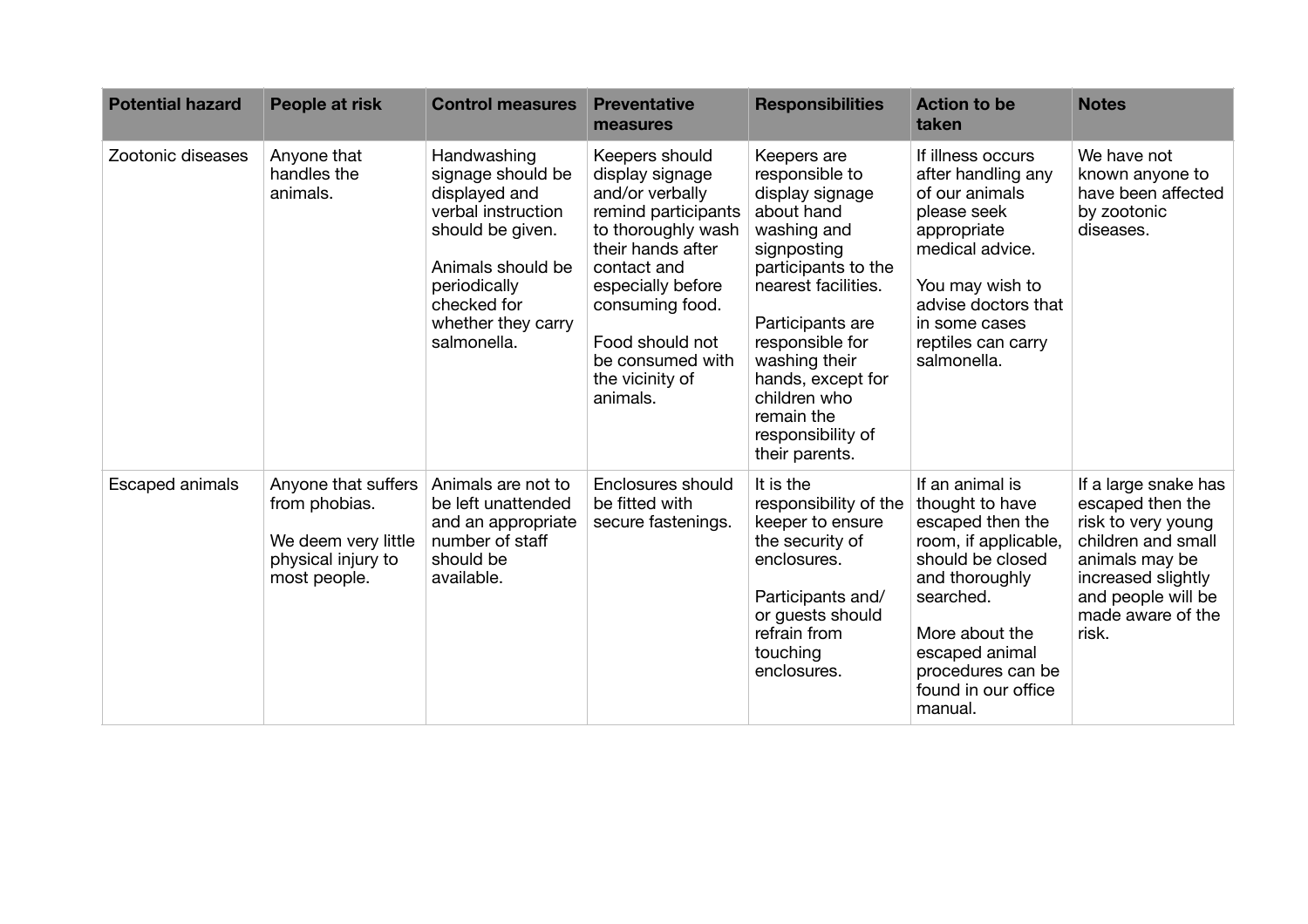| <b>Potential hazard</b> | People at risk                                 | <b>Control measures</b>                                                                                                                                 | <b>Preventative</b><br>measures                                                                                                                                                  | <b>Responsibilities</b>                                                                                                                                                                         | <b>Action to be</b><br>taken                                                                                                                  | <b>Notes</b>                                                                                                     |
|-------------------------|------------------------------------------------|---------------------------------------------------------------------------------------------------------------------------------------------------------|----------------------------------------------------------------------------------------------------------------------------------------------------------------------------------|-------------------------------------------------------------------------------------------------------------------------------------------------------------------------------------------------|-----------------------------------------------------------------------------------------------------------------------------------------------|------------------------------------------------------------------------------------------------------------------|
| <b>Bug Eating</b>       | Consumers of the<br>prepared edible<br>insects | Signage should be<br>displayed<br>highlighting that<br>participants take<br>part at their own<br>risk and advised of<br>the disclaimer<br>(found below) | The signage<br>reminds people<br>that they take part<br>at their own risk<br>and to avoid if they<br>suffer from an<br>allergies that may<br>be triggered from<br>participating. | The keeper must<br>make sure that<br>insects are safe for<br>consumption, i.e.<br>they are in- date,<br>from a reputable<br>source and are<br>approved for<br>human<br>consumption.             | If illness occurs<br>after consuming<br>the insects please<br>seek appropriate<br>medical advice.                                             | No known risk is<br>associated with<br>consuming these<br>edible insects.                                        |
| <b>Bug Challenge</b>    | Participants of the<br>challenge               | Signage should be<br>displayed outlining<br>that participants<br>take part at their<br>own risk and<br>advised of the<br>disclaimer (found<br>below)    | The signage<br>reminds people<br>that they take part<br>at their own risk<br>and to avoid if they<br>suffer from an<br>allergies that may<br>be triggered from<br>participating. | The keeper must<br>make sure that<br>insects are safe for<br>the purpose and<br>only low impact<br>invertebrates will<br>be used, such as<br>crickets, locusts,<br>mealworms or<br>cockroaches. | If bites, scratches<br>or irritation occur<br>as a result of this<br>challenge then the<br>appropriate<br>medical action<br>should be sought. | Sometimes known<br>as the 'Creepy<br>Dip', this is a low<br>risk game with no<br>known injuries yet<br>to occur. |